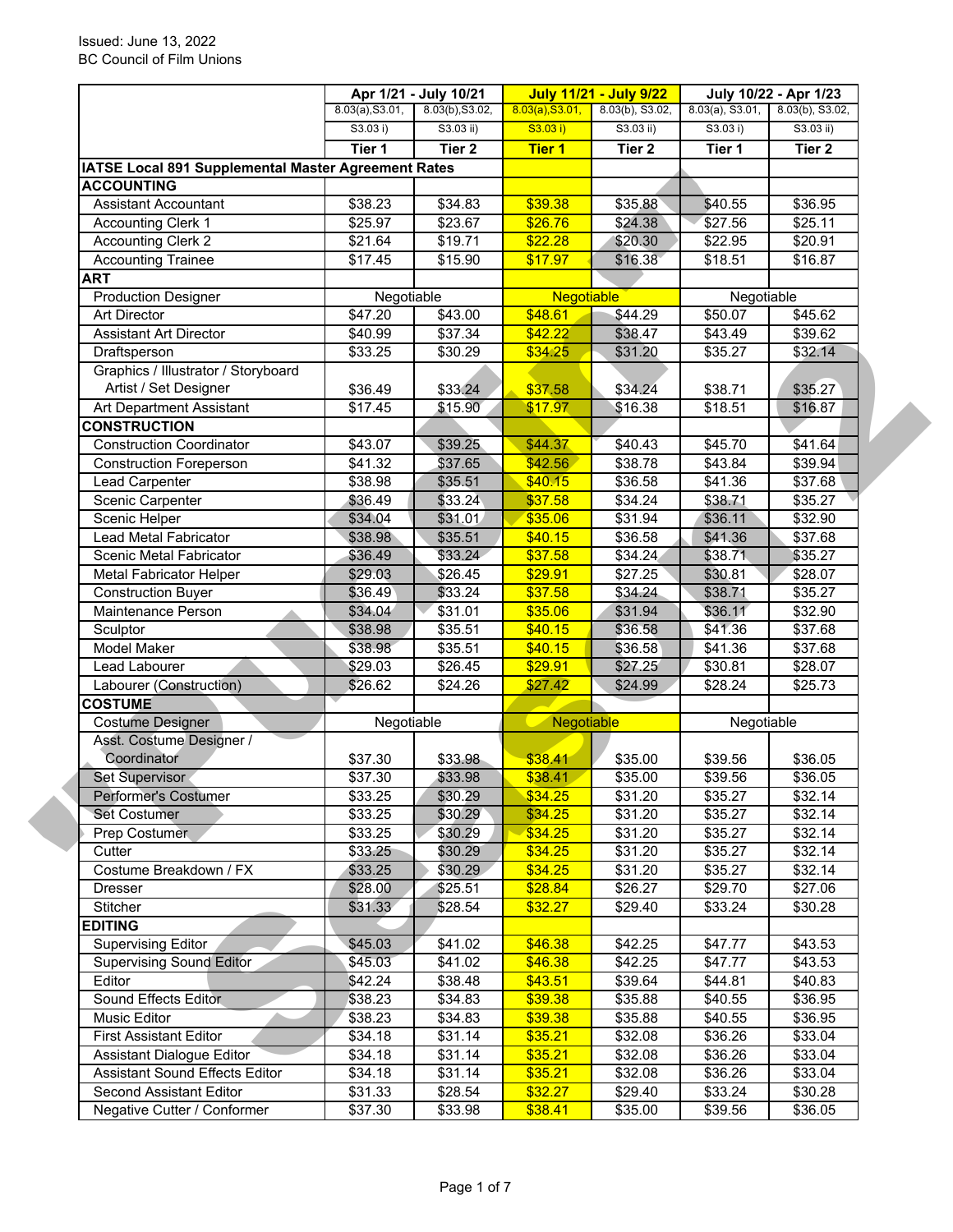|                                                                                                                                           |                     | Apr 1/21 - July 10/21 |                   | <b>July 11/21 - July 9/22</b> |                    | July 10/22 - Apr 1/23 |
|-------------------------------------------------------------------------------------------------------------------------------------------|---------------------|-----------------------|-------------------|-------------------------------|--------------------|-----------------------|
|                                                                                                                                           | 8.03(a), S3.01,     | 8.03(b), S3.02,       | 8.03(a), S3.01,   | 8.03(b), S3.02,               | $8.03(a)$ , S3.01, | $8.03(b)$ , S3.02,    |
|                                                                                                                                           | S3.03 i)            | $S3.03$ ii)           | S3.03 i)          | S3.03 ii)                     | S3.03 i)           | $S3.03$ ii)           |
|                                                                                                                                           | Tier 1              | Tier <sub>2</sub>     | <b>Tier 1</b>     | Tier 2                        | Tier 1             | Tier 2                |
| IATSE Local 891 Supplemental Master Agreement Rates (continued)                                                                           |                     |                       |                   |                               |                    |                       |
| FIRST AID / CRAFT SERVICE                                                                                                                 |                     |                       |                   |                               |                    |                       |
| First Aid / Craft Service                                                                                                                 | \$38.23             | \$34.83               | \$39.38           | \$35.88                       | \$40.55            | \$36.95               |
| <b>First Aid</b>                                                                                                                          | \$31.33             | \$28.54               | \$32.27           | \$29.40                       | \$33.24            | \$30.28               |
| <b>Craft Service</b>                                                                                                                      | \$29.03             | \$26.45               | \$29.91           | \$27.25                       | \$30.81            | \$28.07               |
| <b>GREENS</b>                                                                                                                             |                     |                       |                   |                               |                    |                       |
| Head Greensperson                                                                                                                         | \$38.23             | \$34.83               | \$39.38           | \$35.88                       | \$40.55            | \$36.95               |
| Best Person (Lead Person)                                                                                                                 | \$34.18             | \$31.14               | \$35.21           | \$32.08                       | \$36.26            | \$33.04               |
| Greensperson                                                                                                                              | \$31.33             | \$28.54               | \$32.27           | \$29.40                       | \$33.24            | \$30.28               |
| Greens Helper                                                                                                                             | \$28.00             | \$25.51               | \$28.84           | \$26.27                       | \$29.70            | \$27.06               |
| <b>GRIPS</b>                                                                                                                              |                     |                       |                   |                               |                    |                       |
| Key Grip                                                                                                                                  | \$38.23             | \$34.83               | \$39.38           | \$35.88                       | \$40.55            | \$36.95               |
| Second Grip                                                                                                                               | \$34.18             | \$31.14               | \$35.21           | \$32.08                       | \$36.26            | \$33.04               |
| Lead Grip / Setup                                                                                                                         | \$34.18             | \$31.14               | \$35.21           | \$32.08                       | \$36.26            | \$33.04               |
| <b>Dolly Operator</b>                                                                                                                     | $\overline{$}34.18$ | \$31.14               | \$35.21           | \$32.08                       | \$36.26            | \$33.04               |
| <b>Rigging Grip</b>                                                                                                                       | \$33.25             | \$30.29               | \$34.25           | \$31.20                       | \$35.27            | \$32.14               |
| Grip                                                                                                                                      | \$31.33             | \$28.54               | \$32.27           | \$29.40                       | \$33.24            | \$30.28               |
| <b>HAIR</b>                                                                                                                               |                     |                       |                   |                               |                    |                       |
| Hair Department Head                                                                                                                      | \$38.23             | \$34.83               | \$39.38           | \$35.88                       | \$40.55            | \$36.95               |
| <b>Assistant Hairstylist</b>                                                                                                              | \$34.18             | \$31.14               | \$35.21           | \$32.08                       | \$36.26            | \$33.04               |
| Second Assistant Hairstylist                                                                                                              | \$31.33             | \$28.54               | \$32.27           | \$29.40                       | \$33.24            | \$30.28               |
| <b>LIGHTING / ELECTRICS</b>                                                                                                               |                     |                       |                   |                               |                    |                       |
| Head Lighting Technician                                                                                                                  | \$38.23             | \$34.83               | \$39.38           | \$35.88                       | \$40.55            | \$36.95               |
| <b>Assistant Head Lighting</b>                                                                                                            |                     |                       |                   |                               |                    |                       |
| Technician                                                                                                                                | \$34.18             | \$31.14               | \$35.21           | \$32.08                       | \$36.26            | \$33.04               |
| Lighting Board Operator                                                                                                                   | \$34.18             | 331.14                | \$35.21           | \$32.08                       | \$36.26            | \$33.04               |
| Head Rigging Lighting Technician                                                                                                          | \$34.18             | \$31.14               | \$35.21           | \$32.08                       | \$36.26            | \$33.04               |
| Generator Operator                                                                                                                        | \$34.18             | \$31.14               | \$35.21           | \$32.08                       | \$36.26            | \$33.04               |
| Lighting Technician /                                                                                                                     |                     |                       |                   |                               |                    |                       |
| Lamp Operator*                                                                                                                            | \$31.33             | \$28.54               | \$32.27           | \$29.40                       | \$33.24            | \$30.28               |
| Set Wire Technician                                                                                                                       | \$33.25             | \$30.29               | \$34.25           | \$31.20                       | \$35.27            | \$32.14               |
| Any Lighting Technician who is assigned to operate balloon lighting shall receive \$0.80 per hour more than the Lighting Technician rate. |                     |                       |                   |                               |                    |                       |
| <b>MAKE-UP</b>                                                                                                                            |                     |                       |                   |                               |                    |                       |
| <b>Special Makeup Effects</b>                                                                                                             | Negotiable          |                       | <b>Negotiable</b> |                               | Negotiable         |                       |
| <b>Makeup Department Head</b>                                                                                                             | \$38.23             | \$34.83               | \$39.38           | \$35.88                       | \$40.55            | \$36.95               |
| <b>First Assistant Makeup Artist</b>                                                                                                      | \$34.18             | \$31.14               | \$35.21           | \$32.08                       | \$36.26            | \$33.04               |
| Second Assistant Makeup Artist                                                                                                            | \$31.33             | \$28.54               | \$32.27           | \$29.40                       | \$33.24            | \$30.28               |
| Third Assistant Makeup Artist                                                                                                             | \$21.24             | \$19.35               | \$21.88           | \$19.93                       | \$22.54            | \$20.53               |
| <b>PAINTING</b>                                                                                                                           |                     |                       |                   |                               |                    |                       |
| <b>Paint Coordinator</b>                                                                                                                  | \$42.55             | \$38.77               | \$43.83           | \$39.93                       | \$45.14            | \$41.13               |
| Lead Painter                                                                                                                              | \$38.98             | \$35.51               | \$40.15           | \$36.58                       | \$41.36            | \$37.68               |
| Scenic Artist                                                                                                                             | \$38.98             | \$35.51               | \$40.15           | \$36.58                       | \$41.36            | \$37.68               |
|                                                                                                                                           |                     |                       |                   |                               |                    |                       |
| Sign Painter / Fabricator                                                                                                                 | \$38.98             | \$35.51               | \$40.15           | \$36.58                       | \$41.36            | \$37.68               |
| Automotive Sprayer                                                                                                                        | \$38.98             | \$35.51               | \$40.15           | \$36.58                       | \$41.36            | \$37.68               |
| <b>Scenic Painter</b>                                                                                                                     | \$36.49             | \$33.24               | \$37.58           | \$34.24                       | \$38.71            | \$35.27               |
| Wallpaper Hanger                                                                                                                          | \$36.49             | \$33.24               | \$37.58           | \$34.24                       | \$38.71            | \$35.27               |
| Plasterer                                                                                                                                 | \$36.49             | \$33.24               | \$37.58           | \$34.24                       | \$38.71            | \$35.27               |
| Set Painter                                                                                                                               | \$34.66             | \$31.58               | \$35.70           | \$32.53                       | \$36.77            | \$33.51               |
| Paint Labourer                                                                                                                            | \$26.62             | \$24.26               | \$27.42           | \$24.99                       | \$28.24            | \$25.73               |
| <b>PRODUCTION OFFICE</b>                                                                                                                  |                     |                       |                   |                               |                    |                       |
| <b>Production Office Coordinator</b>                                                                                                      | \$38.23             | \$34.83               | \$39.38           | \$35.88                       | \$40.55            | \$36.95               |
| Asst. Production Coordinator                                                                                                              | \$34.18             | \$31.14               | \$35.21           | \$32.08                       | \$36.26            | \$33.04               |
| 2nd Asst. Production Coord.                                                                                                               | \$19.08             | \$17.38               | \$19.66           | \$17.91                       | \$20.25            | \$18.45               |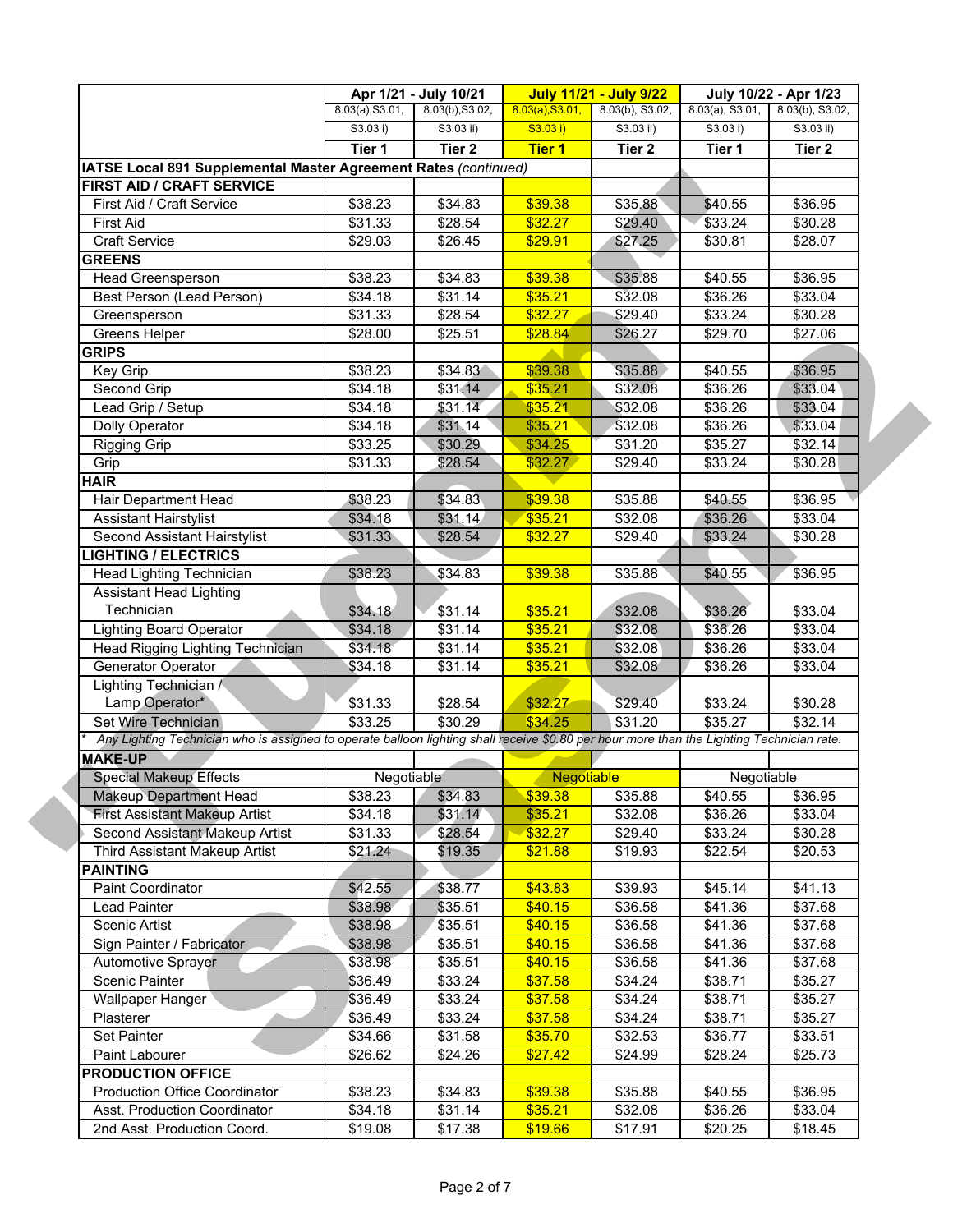|                                                                 |                 | Apr 1/21 - July 10/21 |                 | <b>July 11/21 - July 9/22</b> |                    | July 10/22 - Apr 1/23 |
|-----------------------------------------------------------------|-----------------|-----------------------|-----------------|-------------------------------|--------------------|-----------------------|
|                                                                 | 8.03(a), S3.01, | 8.03(b), S3.02,       | 8.03(a), S3.01, | 8.03(b), S3.02,               | $8.03(a)$ , S3.01, | 8.03(b), S3.02,       |
|                                                                 | S3.03 i)        | S3.03 ii)             | S3.03 i)        | S3.03 ii)                     | S3.03 i)           | $S3.03$ ii)           |
|                                                                 | Tier 1          | Tier <sub>2</sub>     | <b>Tier 1</b>   | Tier 2                        | Tier 1             | Tier 2                |
| IATSE Local 891 Supplemental Master Agreement Rates (continued) |                 |                       |                 |                               |                    |                       |
| <b>PROPS</b>                                                    |                 |                       |                 |                               |                    |                       |
| <b>Property Master</b>                                          | \$38.23         | \$34.83               | \$39.38         | \$35.88                       | \$40.55            | \$36.95               |
| <b>Assistant Property Master</b>                                | \$37.30         | \$33.98               | \$38.41         | \$35.00                       | \$39.56            | \$36.05               |
| Props Buyer                                                     | \$34.04         | \$31.01               | \$35.06         | \$31.94                       | \$36.11            | \$32.90               |
| Props                                                           | \$31.33         | \$28.54               | \$32.27         | \$29.40                       | \$33.24            | \$30.28               |
| <b>SCRIPT SUPERVISORS / CONTINUITY COORDINATOR</b>              |                 |                       |                 |                               |                    |                       |
| Script Supevisor /                                              |                 |                       |                 |                               |                    |                       |
| Continuity Coord.                                               | \$38.23         | \$34.83               | \$39.38         | \$35.88                       | \$40.55            | \$36.95               |
| Assistant to Script Supervisor /                                |                 |                       |                 |                               |                    |                       |
| <b>Continuity Coordinator</b>                                   | \$21.56         | \$19.65               | \$22.21         | \$20.24                       | \$22.88            | \$20.84               |
| <b>SET DECORATING</b>                                           |                 |                       |                 |                               |                    |                       |
| Set Decorator                                                   | \$38.23         | \$34.83               | \$39.38         | \$35.88                       | \$40.55            | \$36.95               |
| <b>Assistant Set Decorator</b>                                  | \$35.46         | \$32.31               | \$36.52         | \$33.28                       | \$37.62            | \$34.28               |
| Set Buyer                                                       | \$33.25         | \$30.29               | \$34.25         | \$31.20                       | \$35.27            | \$32.14               |
| <b>Lead Dresser</b>                                             | \$32.26         | \$29.39               | \$33.23         | \$30.27                       | \$34.23            | \$31.18               |
| On-Set Dresser                                                  | \$32.26         | \$29.39               | \$33.23         | \$30.27                       | \$34.23            | $\overline{$}31.18$   |
| Set Dresser                                                     | \$31.33         | \$28.54               | \$32.27         | \$29.40                       | \$33.24            | \$30.28               |
| Draper / Upholsterer                                            | \$31.33         | \$28.54               | \$32.27         | \$29.40                       | \$33.24            | \$30.28               |
| <b>Assistant Set Dresser</b>                                    | \$25.97         | \$23.67               | \$26.76         | \$24.38                       | \$27.56            | \$25.11               |
| <b>SOUND</b>                                                    |                 |                       |                 |                               |                    |                       |
| Mixer (Production and Dubbing)                                  | \$49.74         | \$45.32               | \$51.24         | \$46.68                       | \$52.78            | \$48.08               |
| <b>Boom Operator</b>                                            | \$41.80         | \$38.08               | \$43.05         | \$39.22                       | \$44.33            | \$40.39               |
| Sound Assistant                                                 | \$31.33         | \$28.54               | \$32.27         | \$29.40                       | \$33.24            | \$30.28               |
| Public Address Operator                                         | \$31.33         | \$28.54               | \$32.27         | \$29.40                       | \$33.24            | \$30.28               |
| Playback Operator                                               | \$31.33         | \$28.54               | \$32.27         | \$29.40                       | \$33.24            | \$30.28               |
| Sound Maintenance                                               | \$31.33         | \$28.54               | \$32.27         | \$29.40                       | \$33.24            | \$30.28               |
| <b>SPECIAL EFFECTS</b>                                          |                 |                       |                 |                               |                    |                       |
| Special Effects Coordinator                                     | \$42.26         | \$38.51               | \$43.53         | \$39.66                       | \$44.84            | \$40.85               |
| <b>First Assistant Special Effects</b>                          | \$38.23         | \$34.83               | \$39.38         | \$35.88                       | \$40.55            | \$36.95               |
| Special Effects Assistant                                       | \$33.25         | \$30.29               | \$34.25         | \$31.20                       | \$35.27            | \$32.14               |
| <b>Special Effects Labourer</b>                                 | \$26.62         | \$24.26               | \$27.42         | \$24.99                       | \$28.24            | \$25.73               |
| <b>VIDEO</b>                                                    |                 |                       |                 |                               |                    |                       |
| <b>Video Sound Mixer</b>                                        | \$38.23         | \$34.83               | \$39.38         | \$35.88                       | \$40.55            | \$36.95               |
| <b>Video Lighting Director</b>                                  | \$38.23         | \$34.83               | \$39.38         | \$35.88                       | \$40.55            | \$36.95               |
| Video Script Supervisor                                         | \$38.23         | \$34.83               | \$39.38         | \$35.88                       | \$40.55            | \$36.95               |
| Colourist                                                       | \$38.23         | \$34.83               | \$39.38         | \$35.88                       | \$40.55            | \$36.95               |
| <b>VISUAL EFFECTS</b>                                           |                 |                       |                 |                               |                    |                       |
| VFX Artists (Weekly Flat Rate - up to 12 Hours/Day)             |                 |                       |                 |                               |                    |                       |
| VFX Artist - Level 1                                            | \$1,883.14      | \$1,883.14            | \$1,939.63      | \$1,939.63                    | \$1,997.82         | \$1,997.82            |
| VFX Artist - Level 2                                            | \$1,748.63      | \$1,748.63            | \$1,801.09      | \$1,801.09                    | \$1,855.12         | \$1,855.12            |
| VFX Artist - Level 3                                            | \$1,436.51      | \$1,436.51            | \$1,479.61      | \$1,479.61                    | \$1,524.00         | \$1,524.00            |
| VFX Technicians (Weekly Flat Rate - up to 12 Hours/Day)         |                 |                       |                 |                               |                    |                       |
| VFX Technician - Level 1                                        | \$1,748.63      | \$1,748.63            | \$1,801.09      | \$1,801.09                    | \$1,855.12         | \$1,855.12            |
| VFX Technician - Level 2                                        | \$1,436.51      | \$1,436.51            | \$1,479.61      | \$1,479.61                    | \$1,524.00         | \$1,524.00            |
| VFX Artists (Hourly rate for overtime purposes)                 |                 |                       |                 |                               |                    |                       |
| VFX Artist - Level 1                                            | \$26.90         | \$26.90               | \$27.71         | \$27.71                       | \$28.54            | $\overline{$28.54}$   |
| VFX Artist - Level 2                                            | \$24.98         | \$24.98               | \$25.73         | \$25.73                       | \$26.50            | \$26.50               |
| VFX Artist - Level 3                                            | \$20.52         | \$20.52               | \$21.14         | \$21.14                       | \$21.77            | \$21.77               |
| VFX Technicians (Hourly rate for overtime purposes)             |                 |                       |                 |                               |                    |                       |
|                                                                 |                 |                       |                 |                               |                    |                       |
| VFX Technician - Level 1                                        | \$24.98         | \$24.98               | \$25.73         | \$25.73                       | \$26.50            | \$26.50               |
| VFX Technician - Level 2                                        | \$20.52         | \$20.52               | \$21.14         | \$21.14                       | \$21.77            | \$21.77               |